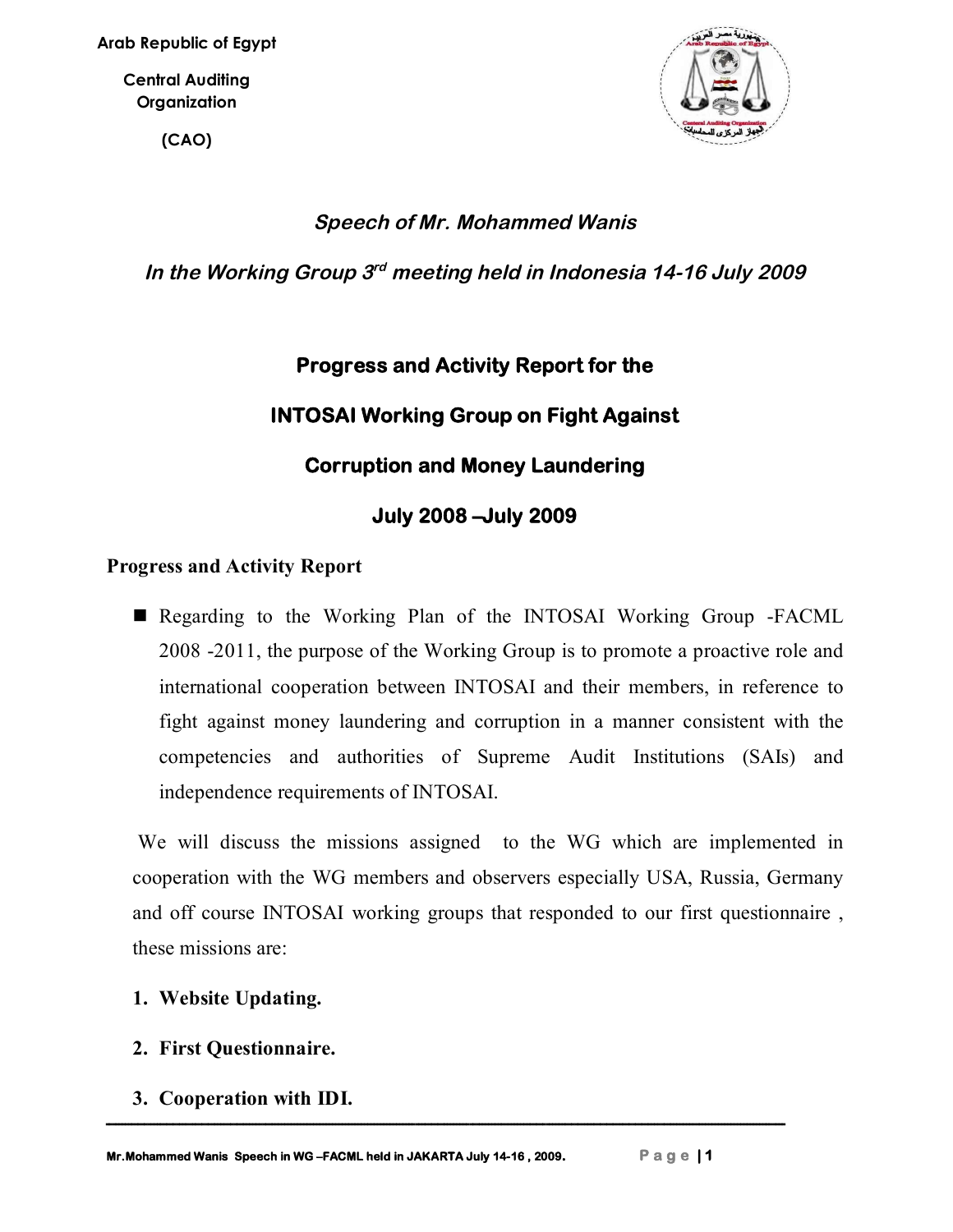**Arab Republic of Egypt**

**Central Auditing Organization**

**(CAO)**



- **4. Proposal of adding new missions to the Working Plan 2008 -2011.**
- **5. The Guidelines on fighting corruption and money laundering.**
- **6. The list of the organizations and entities concerned with fighting corruption and money laundering.**

#### **1- Website Updating.**

- The technical committee of the INTOSAI WG FACML has updated the WG website and published it from June 2009.
- Now, we can conclude the changes and updates as follows:
- The web address has been changed to be:www.wgfacml.cao.gov.eg.
- We develop a new design for the interface of the working group site.
- Some of the old information have not been changed, and some of them have been updated.
- The Structure of the website has been developed
- And also, regarding the developments and maintenance, we intent to update the website every month , thus your contribution is needed to add new materials to the site beside publishing latest news and events.
- WG-FACML Forum still needs to be developed.
- We appreciate your ideas and suggestions and you can submit your materials through the working group secretariat 's email address which is published on the site.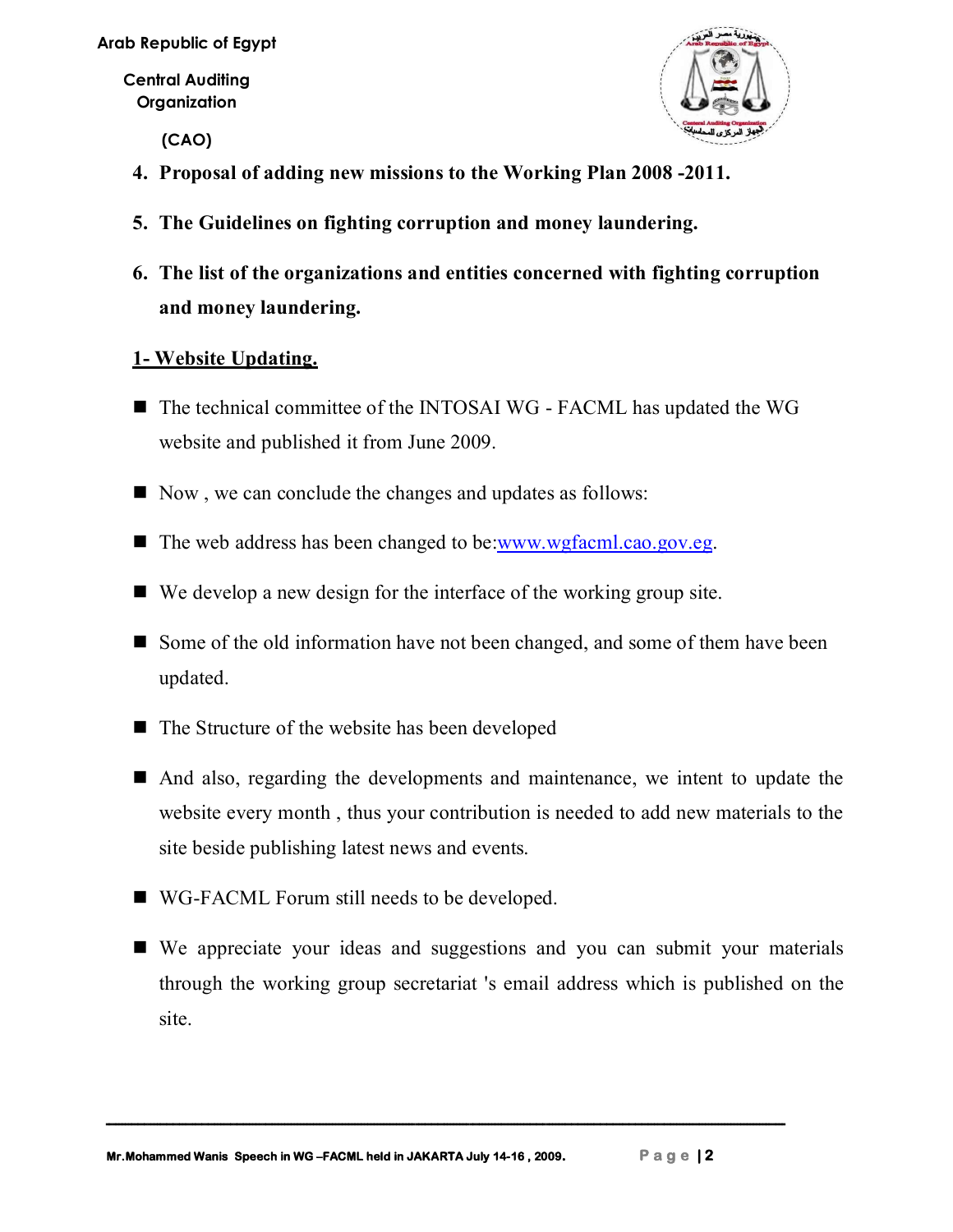**(CAO)**



 $\blacksquare$  At the end of my speech we will make a display for both sites the previous one and the new one.

## **2- First Questionnaire.**

- With reference to the third objective of the Working Plan, 2008- 2011 activities aims to identify country regulations , policies ,strategies and SAIs detecting and preventing corruption and money laundering through making a questionnaire.
- The Egyptian SAI who was assigned to perform this objective will review the developments of this questionnaire in detail after that.

Another important point to be mentioned is the upcoming working plan:

- According to the established INTOSAI procedures , the working group should prepare a work plan every three years.
- The technical committee of the working group intend to develop and to lead the 2nd questionnaire of the WG in order to extract the future needs and requirements of the working group members to be able to draw the upcoming working plan 2011-2014 which will include the working group's mission , vision and mandates to be presented in the upcoming meeting in July 2010.

### **3- Cooperation with IDI.**

• INTOSAI has as a permanent goal to foster the exchange of ideas and experiences among Supreme Audit Institutions (SAIs) on government auditing, and contribute to the dissemination of knowledge and expertise. By means of a special information program, the IDI disseminated details of auditing methods, courses, and training models to all the SAIs in INTOSAI.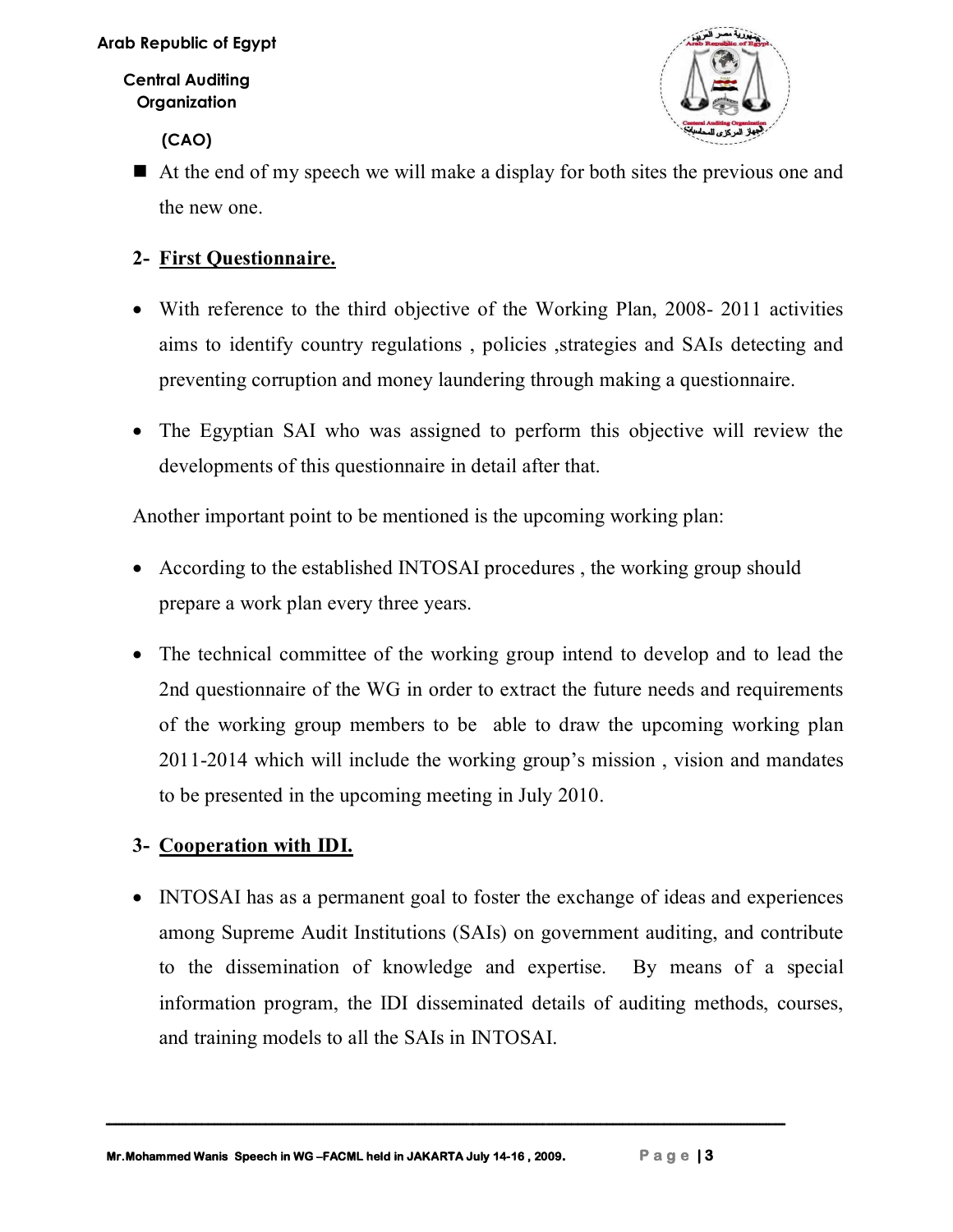**(CAO)**



- In this regard and in the context of the Working Group's Work Plan 2008-2011, the 4th objective is to identify relevant training programs on Corruption and Money laundering in cooperation with the INTOSAI Development Initiative IDI, the technical committee of the Working Group contacted the IDI to arrange and organize Training Programs to be directed to the various Regional Working Groups in the INTOSAI's five languages.
- We proposed that the Program shall be presented in two Phases:
- The First Phase is to develop Program.
- The Second Phase is to: Implement Program.
- We are still waiting for IDI response , so as we can start preparing a DRAFT AGREEMENT between the (IDI) and the Working Group FACML.

# **4- Proposal of adding new missions to the Working plan 2008 -2011.**

- In fact, we need to reinforce the objective by adding new targets to be prepared in the context of the first objective concerning the guidelines in the field of fighting corruption and money laundering by developing guidelines to INTOSAI regional working group member SAIs concerning fighting corruption and money laundering when auditing .
- In this regard, you will find the working paper in your binder, please study it and give your comments to Mr. Mahmmoud Assad tomorrow morning.

### **International Contributions**

The representative of the Working Group on Fight against corruption and Money Laundering participated in several events , the most important of which are :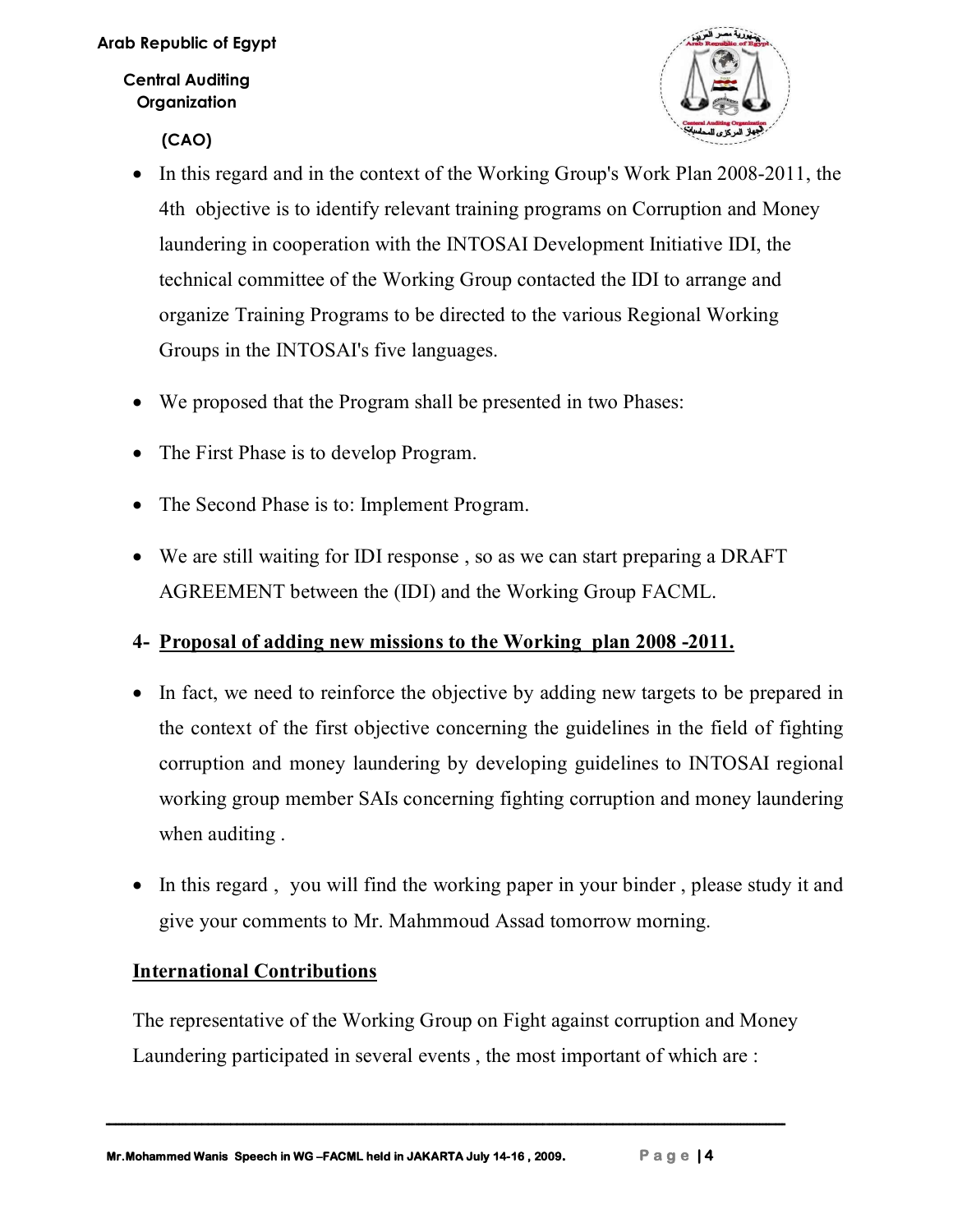**(CAO)**



**1- The "Twentieth UN/INTOSAI Symposium titled "INTOSAI: Active Partner in the International Anti- Corruption Network", held in February, 2009 in Vienna.**

The Working Group representative delivered a presentation on the topic "Best practices in Combating International Money Laundering and Corruption".

In this regard, the technical committee representative proposed the following recommendations :

- 1. All INTOSAI members are recommended to fill in the Working Group Questionnaire with transparency and integrity to help in detecting and preventing corruption and money laundering
- 2. The increase of the Working Group membership to enrich the progress and promote experience exchange among its members and INTOSAI members.
- 3. Enhance the benefit from the working group activities by the contribution of the working group member SAIs as a volunteer to translate the working group products in the INTOSAI five language.
- 4. SAIs should take into consideration the Working Group guiding principles and recommendations to develop effective performance of its activities.

### **2- The International Workshop on the topic of :**

" **Policy Makers in the context of the Transparency and Integrity** " held in Cairo In May 2009, in cooperation with the Egyptian Ministry of State for Administrative Development, The National Management Institute, The British Embassy in Cairo, The World Bank, and the Egyptian Governance Center.